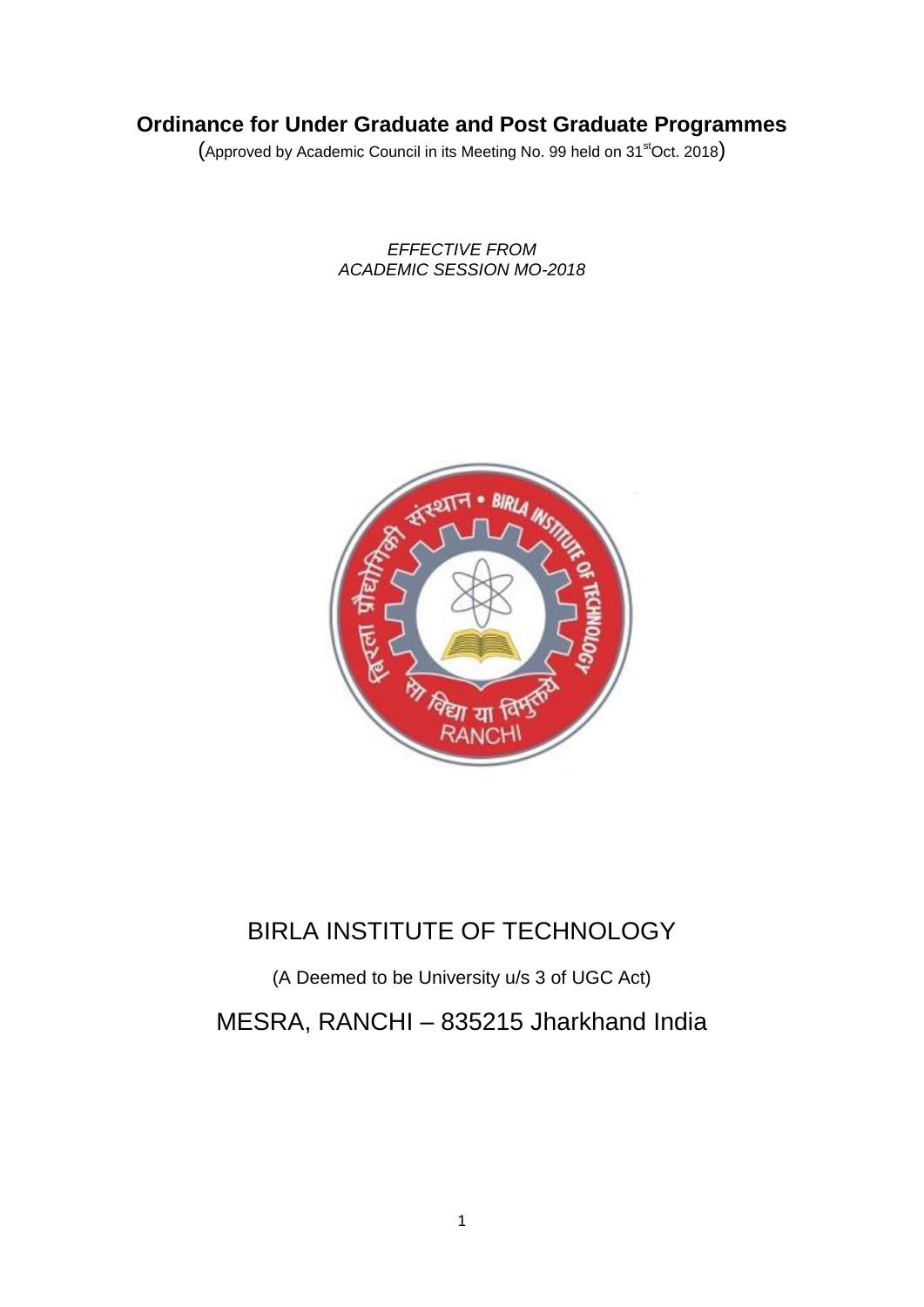# **1**. **Academic Schedule**

The Institute runs a diverse mix of Under Graduate (UG) and Post Graduate (PG) programmes leading to different degrees awarded on completion of the set of courses prescribed for that degree.

The academic year commences from July and ends in June. The semester starting from July and ending in December is termed as Monsoon Semester and the semester starting from January and ending in May is termed as Spring Semester. The Institute also has provision for Summer Short Semester to facilitate clearance of backlogs if required.

#### **2**. **Credit Requirement**

The normal academic load in a semester shall be around 20 credits. Students are expected to devote an average of three hours per credit per week towards required academic activities. These academic activities may consist of direct teaching learning process in the class room, self-study, assignments, projects, preparation for exams and class tests etc.

Based on departmental assessment, some students may be permitted to register for more credits (around 20 % more than the normal) and some may also be permitted to register for less credit (around 20 % less than the normal).

#### **3**. **Credit Structure**

The credit assigned to a course is based on the number of hours of direct teaching learning process (Lecture-L, Tutorial-T) per week for that course. However, in case of practical (P) involving laboratory/ workshop instruction, the credit for the course is taken as half of the number of hours of direct teaching learning process per week for that course i.e.

 $C$ redit =  $I + T + 0.5 P$ 

#### **4**. **Grade Pattern**

The students will be awarded a suitable letter grade after the completion of the teaching learning process and all assessments including the Semester End Examination. The marks obtained out of a total of 100 marks by a student in any course through the Continuous Internal Assessment and Semester End Examination will be converted into letter grades as per tables given below: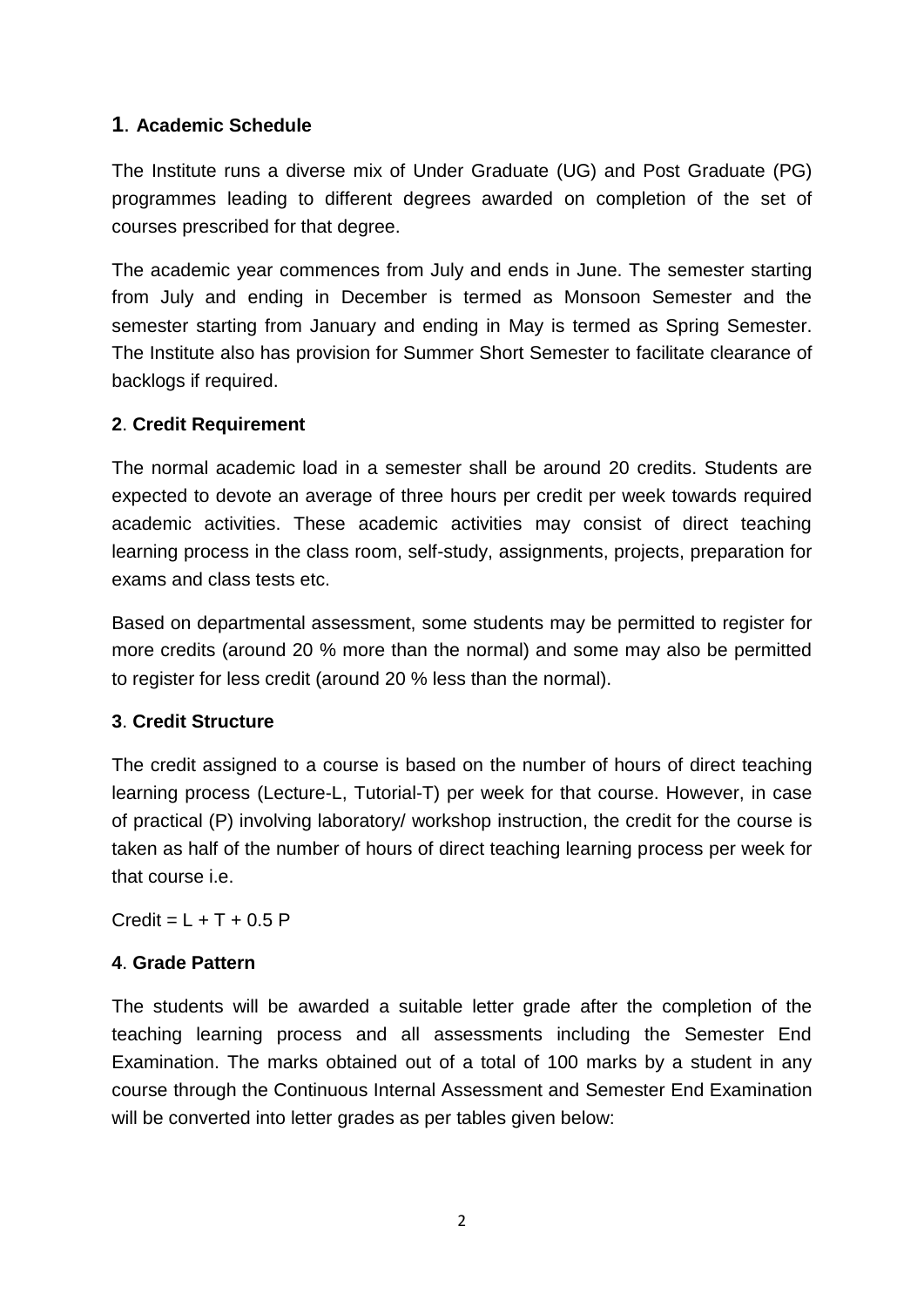#### **UG Programmes**

| <b>SI. No.</b> | <b>Marks</b> | Grade | <b>Grade Point</b> | Remarks          |
|----------------|--------------|-------|--------------------|------------------|
|                | 90 and above | A+    | 10                 | Superlative      |
| 2              | 80 to 89     | Α     | 9                  | Outstanding      |
| 3              | 70 to 79     | B     | 8                  | <b>Excellent</b> |
| 4              | 60 to 69     | С     |                    | Very Good        |
| 5              | 50 to 59     |       | 6                  | Good             |
| 6              | 40 to 49     | F     | 5                  | Pass             |
|                | Less than 40 | F     | 0                  | Fail             |

#### **PG Programmes**

| <b>SI. No.</b> | <b>Marks</b> | Grade | <b>Grade Point</b> | <b>Remarks</b>   |
|----------------|--------------|-------|--------------------|------------------|
|                | 90 and above | A+    | 10                 | Superlative      |
| $\overline{2}$ | 80 to 89     | A     | 9                  | Outstanding      |
| 3              | 70 to 79     | B     | 8                  | <b>Excellent</b> |
| $\overline{4}$ | 60 to 69     |       |                    | Very Good        |
| 5              | 50 to 59     |       | 6                  | Good             |
| 6              | Less than 50 |       |                    | Fail             |

Students getting 'F' grade in a course may clear that course in the Summer Short Semester or Additional Semester(s). The academic load during Summer Short Semester shall not exceed 12 credits.

#### **5**. **Semester Registration**

The Institute has adopted the Choice Based Credit System (CBCS) providing flexible options to select courses from Programme Electives and Open Electives from Engineering, Sciences, Humanities and Social Sciences as per the course structure prescribed for each programme in addition to the core courses for that programme.

Every student must register at the beginning of each semester on the specified dates as mentioned in the Academic Schedule for that year. The students are required to pay the Institute Fee for that semester and deposit a suitable Hostel Mess Advance (applicable only to residential programmes) as per norms applicable to their hostel.

Students registering for Summer Short Semester shall pay 30% of the Institute Tuition Fee applicable during the previous normal semester. Students unable to clear their backlogs through Summer Short Semester/ provisions available in normal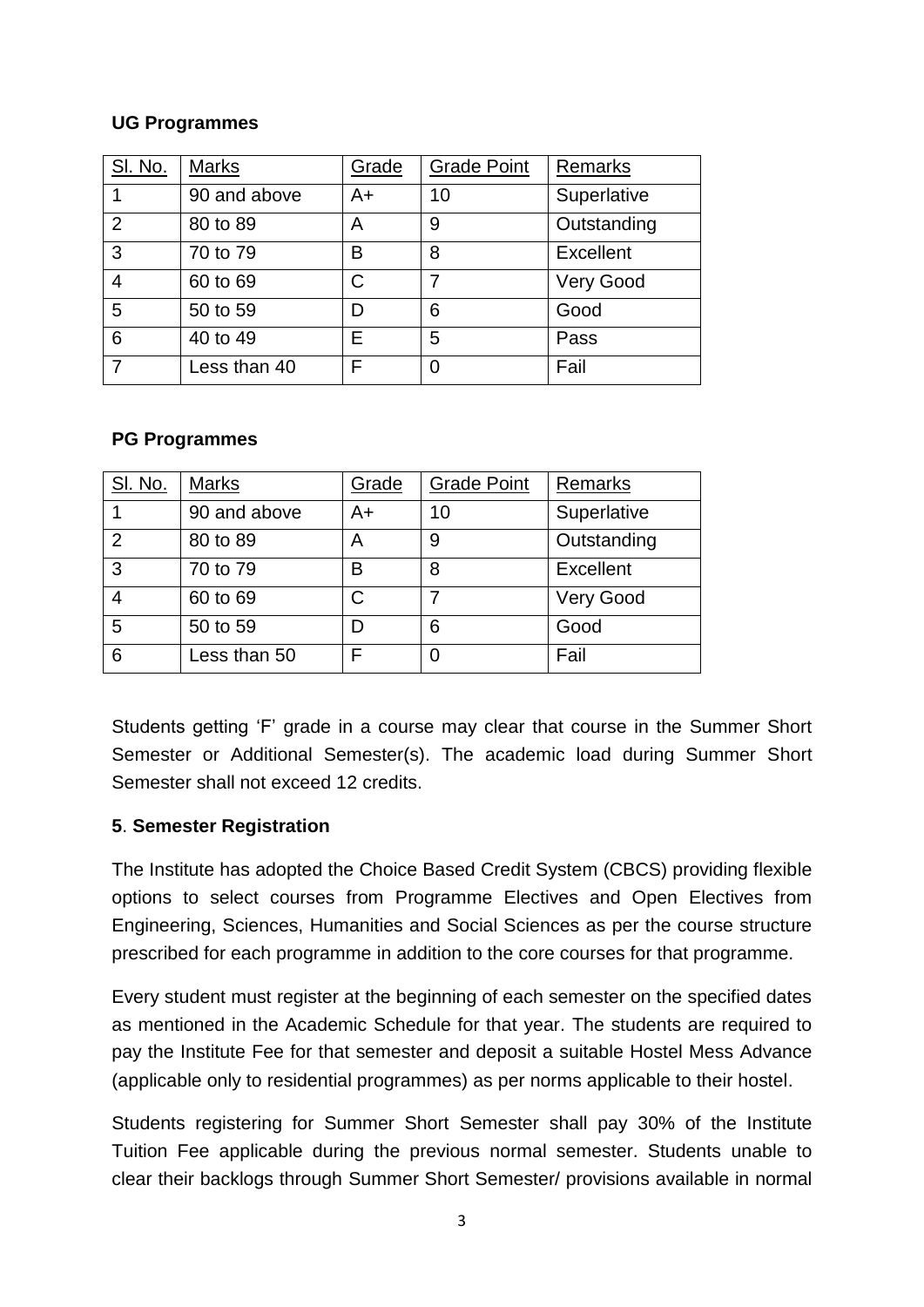semesters may also clear their backlogs by registering for Additional Semester(s) but must pay the normal Institute Fee. The Additional Semester shall, however, be counted towards the total number of permissible semesters for the programme.

#### **6**. **Assessment during a Semester**

The assessment of student learning outcomes will be as per the details mentioned in the course curriculum. The Continuous Internal Assessment will carry 50% of marks and Semester End Examination shall carry the remaining 50% of marks for that course.

The breakup of Continuous Internal Assessment and the types of assessment tools to be used are detailed in the course curriculum. The Continuous Internal Assessment shall be spread over the whole semester employing appropriate assessment tools for that course by the teacher concerned as per the guidelines provided by the Course Coordinator/ Programme Coordinator/ Head of the Department/ Dean (Academic Programme).

The students will be required to fill up the Admit Form for Semester End Examination. Every student will be required to clear all Institute Dues and the Hostel Mess Dues (applicable only to residential programmes) failing which the student shall become ineligible for appearing in the Semester End Examination.

Normally, the Semester End Examination for courses having 'L' and/or 'T' components will be conducted centrally, for all campuses. However, if required, the Semester End Examination for courses with small number of students may be conducted at only one campus by the Programme Coordinator/ Head of the Department with concurrence of the Institute Examination Committee.

The Semester End Examination for courses having 'P' component only and in some cases, courses having relatively small weightage of 'L' and/or 'T' components and primarily having 'P' component will be conducted by the Course Coordinator in consultation with the Programme Coordinator/ Head of the Department.

While successful completion of any course shall depend on the pass marks set for that course, since the Semester End Examinations cover the whole curriculum for that course, appearance in Semester End Examination shall be mandatory.

# **7**. **Mentoring**

A Faculty Advisor from the parent Department to which the student/ programme belongs shall be appointed for students as required for their overall guidance and mentoring. The guidance and mentoring of students by the Faculty Advisor may be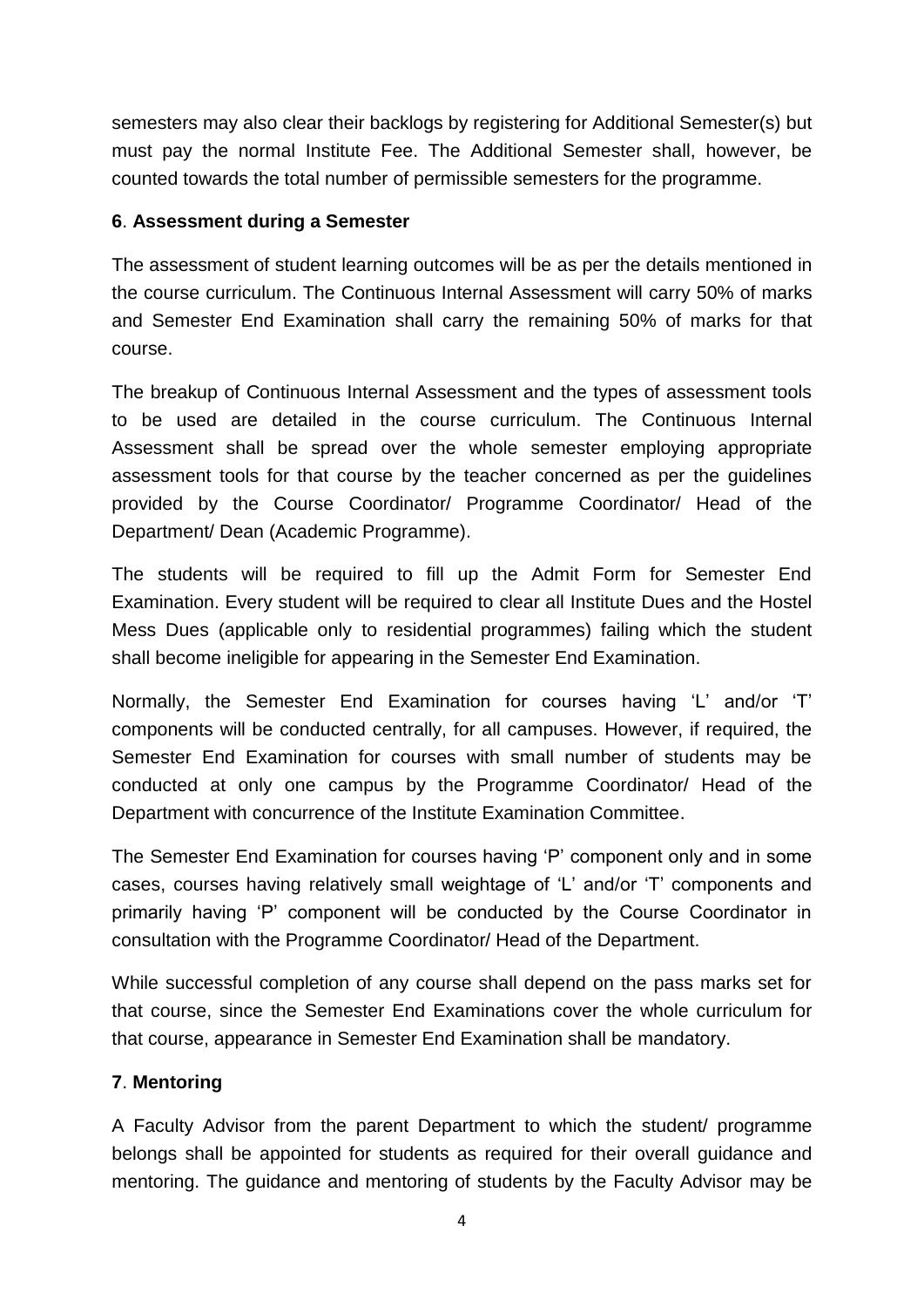in various areas related to the student life cycle like, registration, academic activities, academic performance, professional development, projects, student activities, residential stay in the campus, communication with the parents, etc.

#### **8**. **Withdrawal from a Semester**

A student may be permitted to withdraw temporarily from a semester due to severe sickness or similar exigencies. The semester from which, the student has withdrawn temporarily will not be counted in the total semesters for him/ her. Such students after re-joining in the subsequent semester will have to register for the courses according to the advice of Faculty Advisor/ Programme Coordinator/ Head of the Department.

The registered student who opts for temporary withdrawal before the commencement of a semester may be reimbursed 50% of the Institute Tuition Fee for that semester. The student will have to vacate the hostel at the time of opting for temporary withdrawal and shall be eligible for waiver from the Hostel Seat Rent for that semester as determined by the Dean (Student Welfare).

However, if the registered student opts for temporary withdrawal after the commencement of a semester, then he/ she will be required to pay proportionate Institute Tuition Fee till the effective date of the temporary withdrawal, subject to a minimum of 50% of the Institute Tuition Fee for that semester. Similar provision will also apply to the Hostel Seat Rent.

A student may opt for temporary withdrawal for more than one semester also but under no circumstances, the student will be allowed to opt for temporary withdrawal if the duration of the programme, including the duration of temporary withdrawal exceeds one and half times the normal duration of the programme.

A student who decides to withdraw temporarily before registering for that semester may be allowed to do so with permission of the Dean (Academic Programme) and payment of temporary withdrawal fee of Rs. 10,000.

A student may be allowed to withdraw permanently from the Institute on any pressing personal reason or due to severe sickness. Such students who opt for permanent withdrawal will have to undergo the process of getting 'No Dues' from the Institute. After completing the entire process, the student may be allowed to withdraw permanently from the Institute. Student's name will be deleted from the Institute Roll and shall become ineligible to re-join the same programme in future.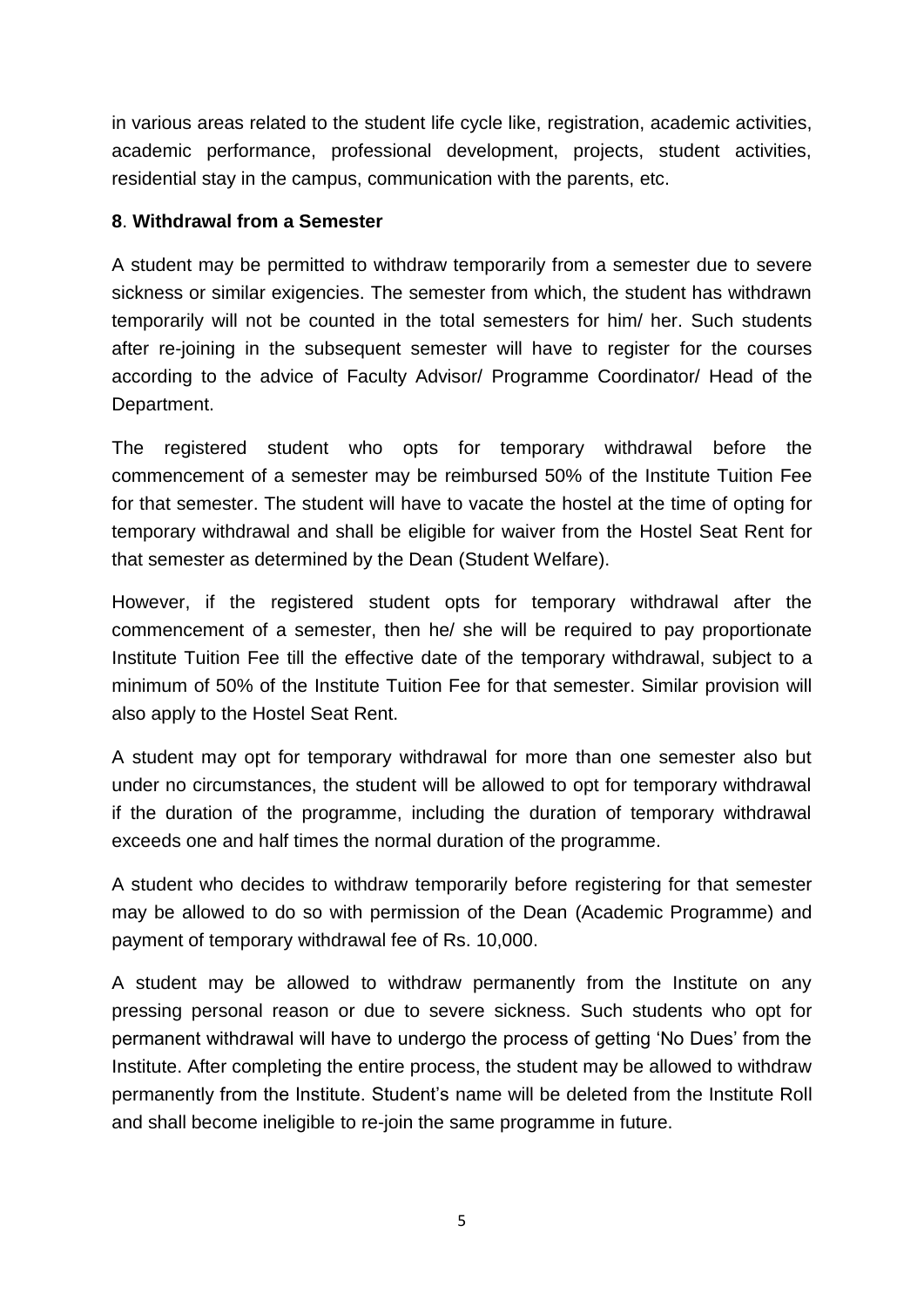Student will, however be at the liberty of taking admission in the Institute as a fresh candidate in the same programme or any other programme through the normal admission process. The student will be assigned a new Roll Number along with other students following the normal admission process for that batch.

Students who opt for permanent withdrawal from the Institute will not be refunded the Institute Fee. The Institute will also not demand any additional amount which would have been paid by the student in the subsequent semesters, had the student continued with the Institute.

The Hostel Mess is run by the Student's Mess Committee (SMC) and the Monthly Mess Bill is calculated based on the actual expenditure in the mess of that hostel. The issue of refund of Hostel Mess Deposit in case of all withdrawals, will therefore be decided by the Students Mess Committee of that hostel.

# **9**. **Corrective Action**

If some disciplinary action against any student becomes necessary, student's registration shall be modified as per provisions of the Office Order issued for this purpose. No refund of any fee would be applicable in case of cancellation of registration of course(s) or suspension for the remaining part of the semester.

However, if a student has been suspended for a duration which is more than one semester, the student will not be required to pay the Institute Fee for the subsequent semester(s) of the suspension period.

The same norm will also be applicable when a student has been expelled permanently from the Institute as part of disciplinary action.

#### **10**. **Attendance Requirement**

Students are expected to attend all classes of all courses in which they are enrolled. It is mandatory for a student to have a minimum of 75% attendance in all registered courses. Students, who are found irregular and/or short of 75% attendance will be de-registered and shall have to register again in the course where minimum of 75% attendance has not been attained by the student.

If a student has been de-registered from any course in a semester due to shortage of attendance, he/she will not be allowed to appear in the Semester End Examination. Students deregistered from all courses in a semester will also be required to vacate the hostel. The student may be permitted to re-join in the next semester with an undertaking from the student and parents that the student would attend all classes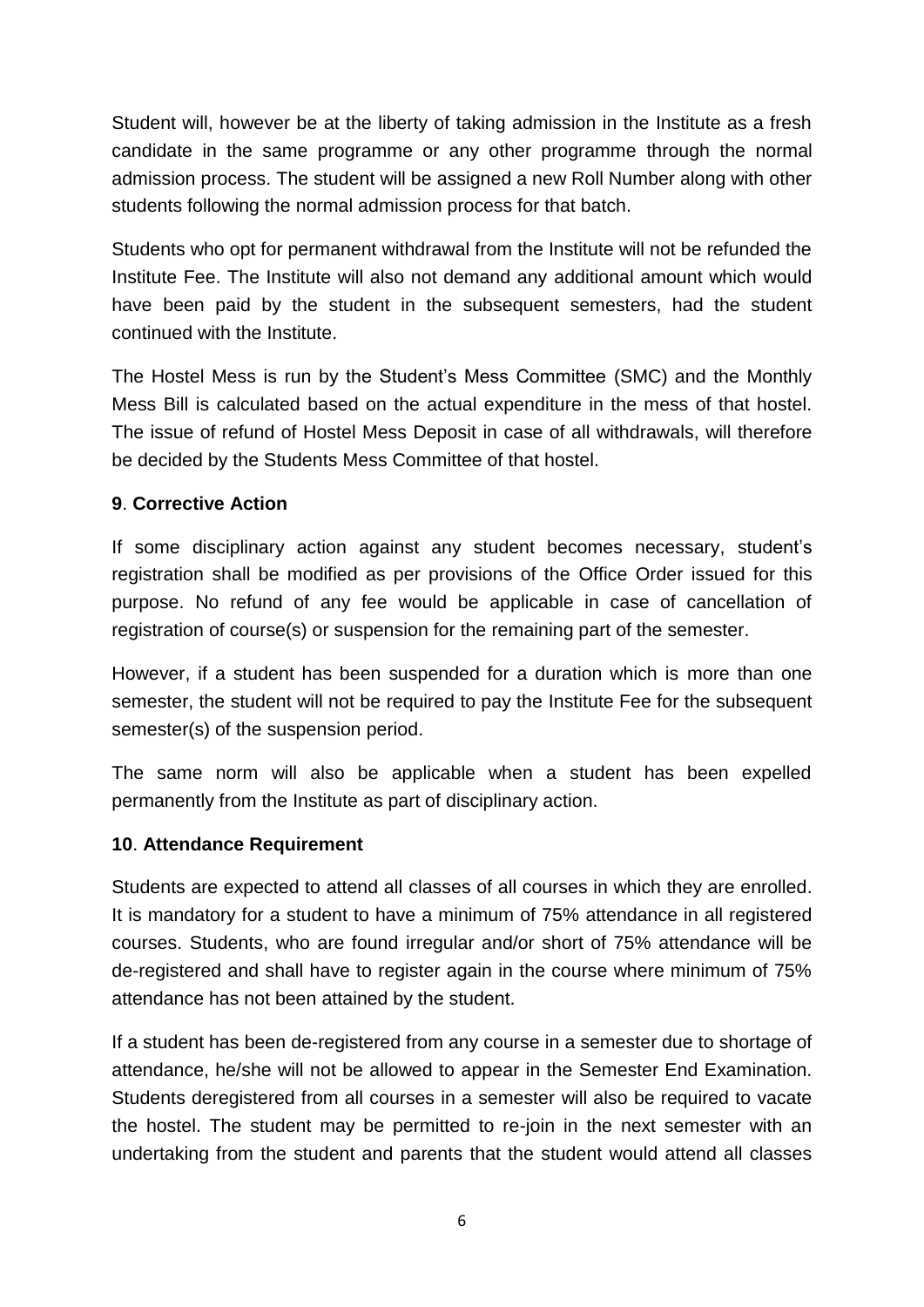and would satisfy the mandatory attendance requirement. No refund of Institute Fee will be applicable in this case.

# **11**. **Award of Degree**

The credit requirement for the award of degrees for various programmes offered by the Institute is provided in the course curriculum of respective programmes.

However, the credit requirements may be modified in case, there is any specific directive of the Statutory Councils (like AICTE, PCI, or COA) in this regard.

A student who completes the credit requirements for that programme, secures letter grade 'E' or higher for UG programmes and letter grade 'D' or higher for PG programmes in all registered courses, and attains a minimum CGPA of 5.00 for UG programmes and a minimum CGPA of 6.00 for PG programmes will be considered to have completed all requirements for the award of degree.

Students who earlier got letter grade 'F' in a course or in few courses, but later secured letter grade 'E' or higher for UG programmes and letter grade 'D' or higher for PG programmes during Summer Short Semester or Additional Semester(s) will also be considered to have fulfilled the requirement of successfully completing the course(s).

Students pursuing B.Tech. programme will have an option to select a prescribed basket of additional courses of minimum 20 credits to get a minor from another department or specialisation within the parent department.

First Class will be awarded to UG and PG students with CGPA of 6.00 or above. For UG students, First Class with Distinction will be awarded to those successfully completing all their courses in only one attempt with final CGPA of 7.5 or above. UG students with CGPA in the range 5.00 to 5.99, will be awarded Second Class.

#### **12. Maximum Duration for Programme Completion**

The students are expected to complete the programme within the specified time. The duration of the programme may be extended beyond the specified duration with concurrence of Head of the Department and Dean (Academic Programme). However, under no circumstances, the total duration taken to complete all requirements of a programme will be more than one and half times the normal duration of the programme.

The time during which, temporary withdrawal was taken by the student will also be counted in calculating the maximum duration of the programme for this purpose.